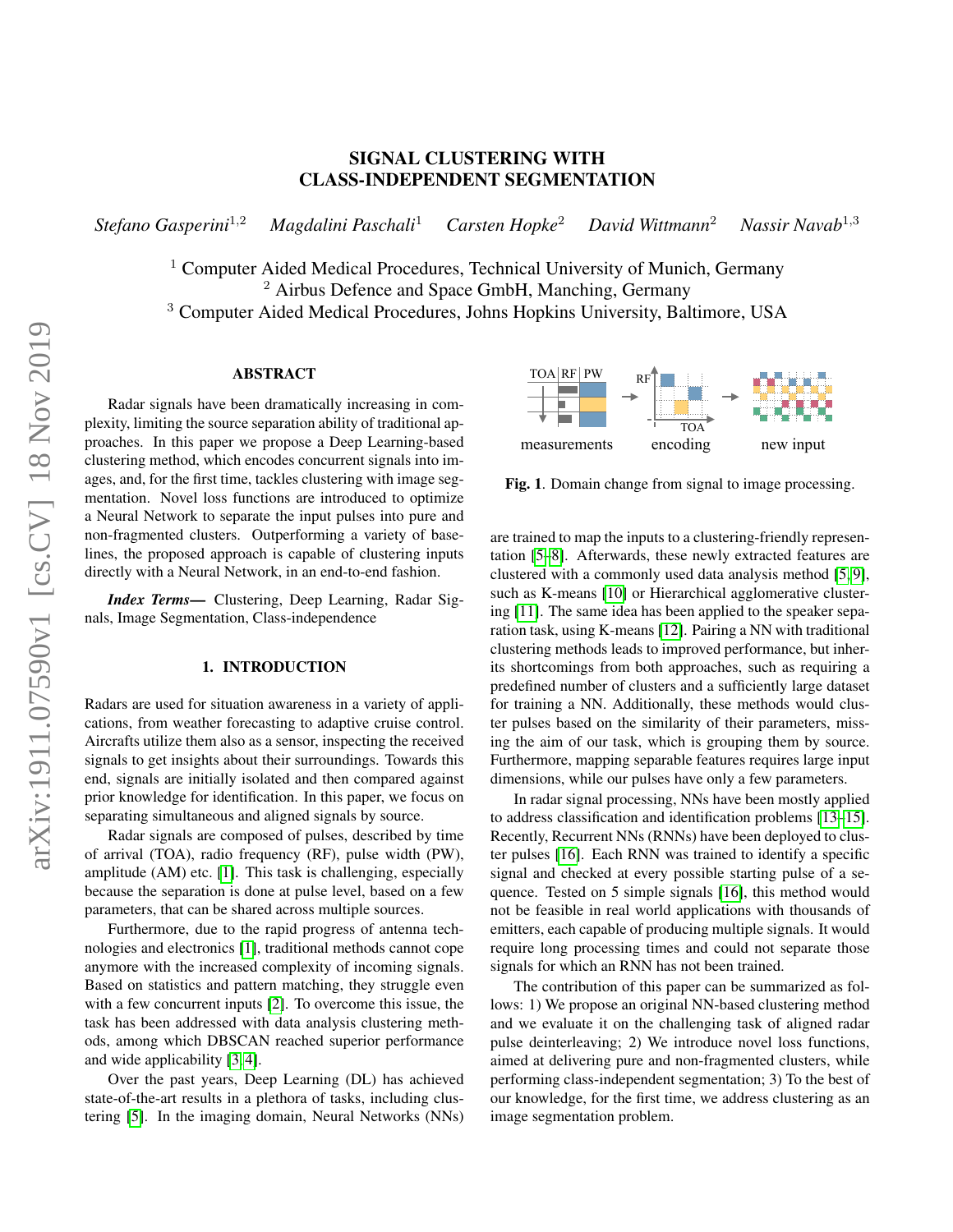## 2. METHOD

The idea is changing the problem domain towards imaging, to benefit from the extensive DL research done in the field. Image segmentation is the task of separating pixels into regions according to some given criteria, alike clustering, which groups elements based on similarity. Towards this end, we aim at exploiting image segmentation techniques to perform clustering and tackle the radar pulses deinterleaving problem.

Our proposed method enables a NN to cluster directly input elements through image segmentation. In this paper, we apply it on radar signals deinterleaving. Towards this end, we first encode the signals into spectrogram-inspired segmentable images (Section [2.1\)](#page-1-0). These are then forwarded to a U-Net [\[17\]](#page-4-13) trained for image segmentation to group the inputs. The NN is optimized with novel loss functions derived from a newly adjusted confusion matrix, that we named soft confusion matrix (Section [2.3\)](#page-1-1). The objective functions aim at improving clustering performance indicators such as purity and fragmentation [\[18\]](#page-4-14) (Section [2.2\)](#page-1-2).

## <span id="page-1-0"></span>2.1. From Signals to Segmentable Images

To cross from the radar to the imaging domain, we need to encode the signals into images. Spectrograms are graphical representations of signals, showing RF over time. For radars, keeping the PW resolution within reasonable images of 512x512 pixels, would visualize too few pulses per signal, if any, complicating the clustering task.

Signals encoding. Towards this end, our representation is inspired by spectrograms, as we encode concurrent signals into an image, using it as a RF-TOA coordinate system. We keep a time resolution of 5  $\mu s$ , which allows for the encoding of a reasonable amount of pulses within each 512x512 image. We indicate the pulses by marking in the RF-TOA grid those  $(rf, toa)$  cells corresponding to incoming pulses at time  $toa$ , parametrized with an RF value of  $rf$ . Pixels have gray-scale values representing PW and AM in two separate channels. The encoding is schematized for PW in Fig. [1,](#page-0-0) the same is done for AM. We maximize the resolution by scaling each parameter individually to cover all its available range: [0, 512] for RF, and (0, 1] for PW and AM. This further diversifies the values, easing the separation task. Moreover, we improve readability, by extending the values across the neighboring 3x3 pixels. Overall, with this transformation no major loss of information occurs, and discretization can help against noise.

Our problem differs substantially from traditional image segmentation, since instead of identifying a preset amount of classes, we deal with an unknown and variable number of clusters. Nevertheless, we can retrieve the cluster assignments from a segmented image, by remembering the pulses location from the encoding step, filtering the background and applying majority voting within each 3x3 region.



<span id="page-1-3"></span>Fig. 2. Confusion matrix and properties for evaluation.

### <span id="page-1-2"></span>2.2. Confusion Matrix-based Metrics

We choose a U-Net architecture [\[17\]](#page-4-13), due to its state-of-theart performance in a variety of image segmentation tasks. While typically U-Nets are trained with pixel-wise crossentropy or Dice loss, these functions are designed for a fixed amount of classes and are not suitable for clustering.

Instead, to address clustering problems, we derive new loss functions, that maximize performance metrics. Such indicators can be formalized with the help of a confusion matrix [\[18\]](#page-4-14), like the one showed in Fig. [2.](#page-1-3) The matrix has the predictions along the horizontal axis, with the cells showing the elements count. With  $C_i^j$  we refer to the  $(i, j)$  cell of the confusion matrix C, sized  $G \times P$ ; with  $C_i$  and  $C^j$  to its *i*-th row and j-th column respectively.

Cluster Purity. The first step is identifying the column maxima  $M(C) := \{ \max(C^j) \forall j \}$ , shown green in Fig. [2.](#page-1-3) This matches each predicted cluster with a ground truth. In the example, what was predicted as cluster "4" corresponds to "B". Cluster purity is defined as  $cp = \sum M(C)/\sum C$ : it assesses how many elements define the identity of each predicted cluster. A system would score perfect purity predicting a different cluster for each input element, while performing rather poor. Fragmentation Ratio. To address these cases, we additionally consider fragmentation ratio. It compares the number of fragments, marked with a circle in Fig. [2,](#page-1-3) with the amount of predicted clusters P. It is defined as  $cfr =$  $\Sigma_i$  max  $(0, |C_i \cap M(C)| - 1)$  / P. Fragments occur when a row contains more than one column maxima.

#### <span id="page-1-1"></span>2.3. Overcoming Non-differentiability

The two metrics are non-differentiable: they are extracted from a confusion matrix, which is based on an argmax function over the assignment probabilities. To circumvent this issue, we take a step back and compute the losses directly from the softmax probabilities along the predicted clusters.

Soft Confusion Matrix. Towards this end, we create a new matrix, that we name soft confusion matrix (SCM). Its construction process is shown in Fig. [3.](#page-2-0) Instead of reporting the discrete argmax assignments, we build the SCM with the softmax probabilities for each input element. We report the averages within its 3x3 pixels along its corresponding SCM row. After repeating this for all input elements, we complete the SCM by summing the probabilities accumulated within each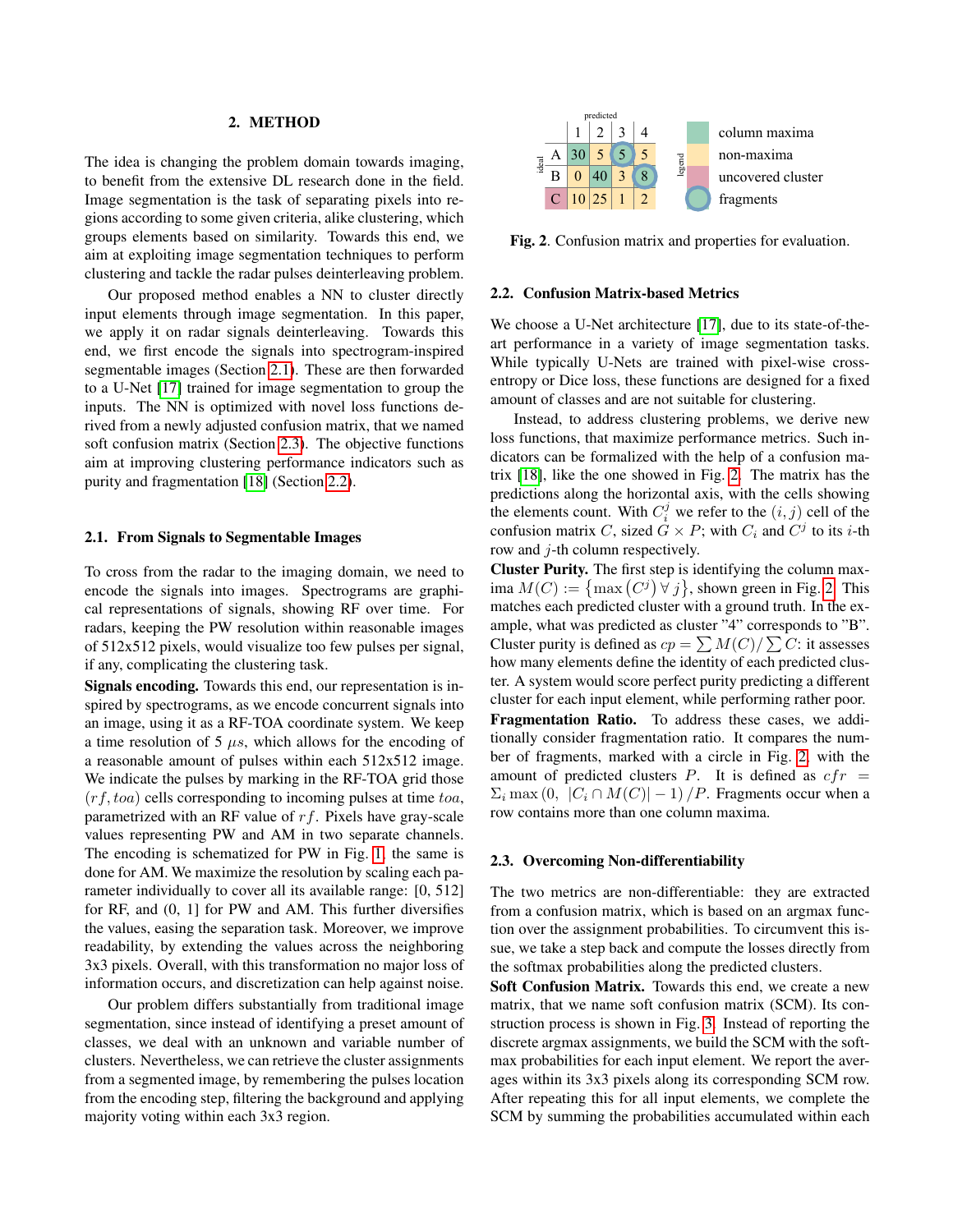

<span id="page-2-0"></span>Fig. 3. Construction of the soft confusion matrix.

cell. We construct the SCM using only differentiable operations, so we can compute our losses with its values. Following the notation of Section [2.2,](#page-1-2) S is the SCM, sized  $G \times N$ , with N being the amount of output channels of the NN.

Soft Cluster Impurity Loss. From the cluster purity metric (Section [2.2\)](#page-1-2), we derive its differentiable complement from the SCM. This is the cluster impurity loss, which maximizes the column maxima  $M(S)$ . It is defined as sci l in Eq. [1.](#page-2-1)

<span id="page-2-1"></span>
$$
sci.I = \frac{\sum Q(S)}{\sum S}
$$
  
 
$$
Q(S) := \{ S_i^j \} \colon S_i^j \notin M^j(S) \ \forall i, j
$$
 (1)

Soft Cluster Fragmentation Loss. Analogously, soft fragmentation loss  $\mathit{scf}\,l$  corresponds to the fragmentation metric (Section [2.2\)](#page-1-2), which is computed with non-differentiable counting functions. We make it suitable for training, by applying the trick in Eq. [2,](#page-2-2) using only differentiable operations.

<span id="page-2-2"></span>
$$
scf\_l = \frac{\sum F(S) \oslash F(S)}{N}
$$

$$
F(S) := \{S_i^j\} : S_i^j \in R_i(S) \land S_i^j \neq \max(R_i(S)) \ \forall i, j \qquad (2)
$$

$$
R_i(S) := S_i \cap M(S)
$$

With reference to Eq. [2:](#page-2-2)  $F(S)$  is the set containing the SCM cells responsible for fragments, which are penalized by this loss;  $R_i(S)$  is the set of SCM column maxima within the *i*-th row;  $\oslash$  is the Hadamard element-wise division. Therefore  $F(S) \oslash F(S)$  is a unit vector with a length corresponding to the amount of fragments, and the  $\operatorname{scf}$  l numerator is the differentiable equivalent of counting them.

Additionally, at each training iteration we randomly swap the cluster target values. With this strategy, we ensure the NN focuses on grouping, rather than learning specific associations. This way we also achieve class-independence.

The key of our method is the combination of the two aforementioned novel loss functions, which enables predicting the clusters directly, and addressing the clustering problem as an image segmentation task.

## 3. EXPERIMENTAL SETUP

Dataset. Since there was no suitable public dataset available, we created one with the help of a domain expert. 140 real-



<span id="page-2-3"></span>Fig. 4. Ablative testing. Different configurations of the loss functions, indicated on the left columns, are evaluated with ARI and NMI. The last row shows the proposed method.

istic signals were defined and generated with an RF software simulator. Training and test sets were designed separately, increasing the complexity: 75 signals are utilized for training, 65 for testing. To create the dataset, we randomly made concurrent signals from different sources. Since a good clustering method should deal with a variable amount of clusters, random 2.56 ms portions of a signal appear alone, as well as with 1 to 10 other signals a variable amount of times. Concurrent signals are at most 11, all aligned, coming from the same direction, to be distinguished through TOA, RF, PW and AM. Overall, 1200 combinations are generated from the training signals and 300 from the testing, with the amount of pulses varying significantly throughout the dataset (min: 6, max: 1032, average: 467).

Architecture. A U-Net [\[17\]](#page-4-13) was used for all experiments. To increase its robustness against overfitting and improve its suitability for embedded devices, we reduced its size: feature map channels start at 8 and reach 64 in the bottleneck layer. Since segmentation requires fixed amounts of classes, we set the concurrent predictable clusters to  $N = 15$ , following [\[19\]](#page-4-15). Model Training. Across all experiments, hyperparameters remained constant, to ensure comparability. The U-Net was trained for 300 epochs with Adam optimizer, a learning rate of  $10^{-5}$  and unit batch size. We optimized for the novel losses described in Section [2.3.](#page-1-1) We implemented our method in Py-Torch and trained our models on an NVIDIA Titan Xp GPU. Evaluation Metrics. The evaluation is based on the criteria presented in Section [2.2:](#page-1-2) cluster purity  $(cp)$  and (non-) fragmentation ratio  $(cnfr)$ . On top of pure and non-fragmented clusters, we want to ensure that each ground truth has a corresponding predicted cluster. Specifically, a cluster remains uncovered (marked red in Fig. [2\)](#page-1-3) when its confusion matrix row contains no column maxima  $M(C)$ . This is measured by the detection ratio, which is defined as  $cdr = 1 - |U|/G$ ,

with  $U := \{i\}$ :  $C_i \cap M(C) = \emptyset$ . These three metrics should be considered combined, since they provide a good assessment of the clustering performance from different important aspects. Additionally, we deployed standard clustering evaluation metrics, namely Adjusted Rand Index (ARI) and Normalized Mutual Information (NMI). We repeated all experiments five times, reporting mean and standard deviation.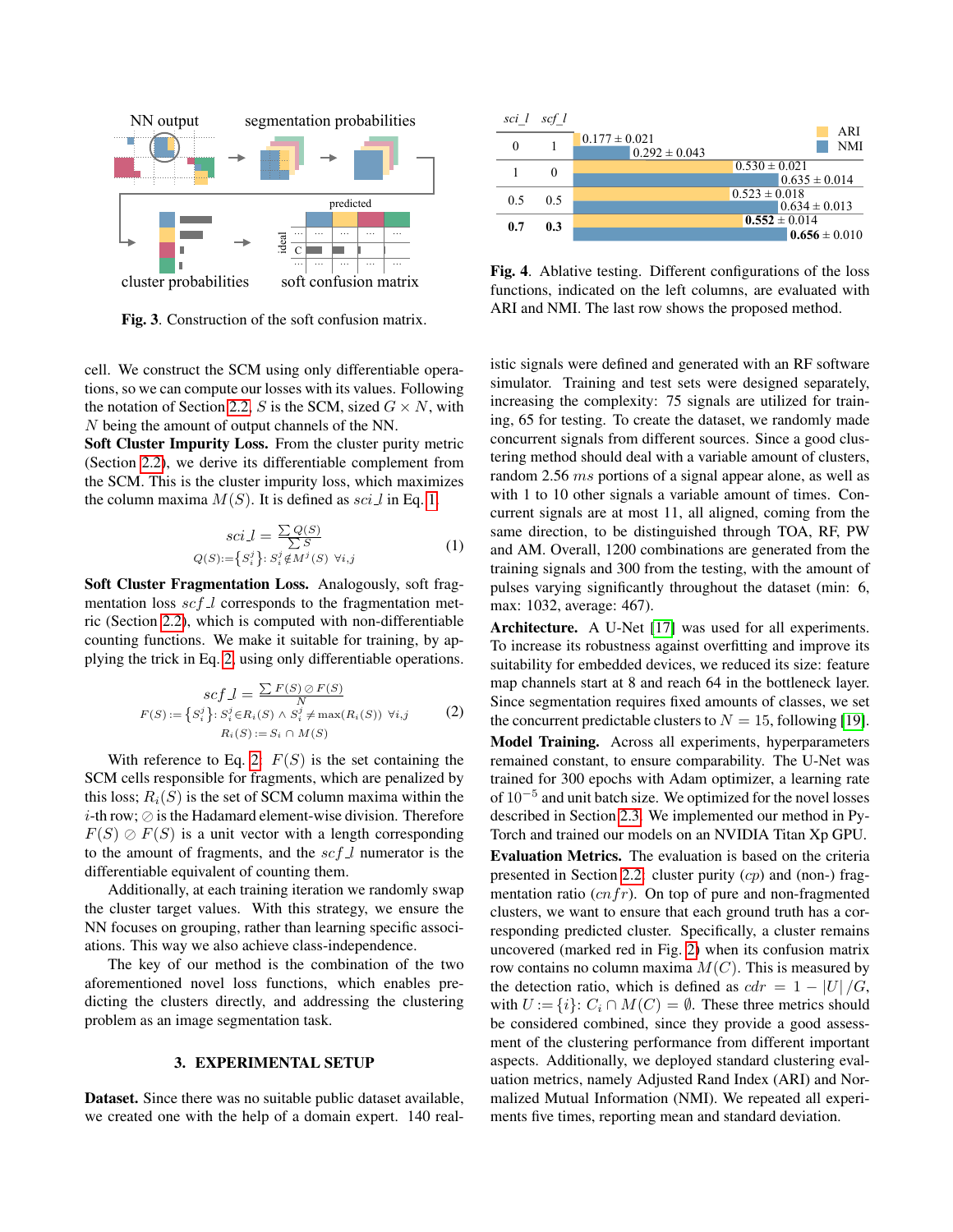|                 | purity            | detection         | non-fragm.        |       | ARI                                    |
|-----------------|-------------------|-------------------|-------------------|-------|----------------------------------------|
| <b>OPTICS</b>   | 0.958             | 0.927             | 0.280             | 0.254 | <b>NMI</b><br>0.561                    |
| AffProp         | 0.775             | 0.891             | 0.383             | 0.287 | 0.574                                  |
| Mean Shift      | 0.532             | 0.476             | 0.976             | 0.350 | 0.558                                  |
| <b>DBSCAN</b>   | 0.586             | 0.567             | 0.958             | 0.413 | 0.622                                  |
| <b>BIRCH</b>    | 0.632             | 0.653             | 0.902             | 0.463 | 0.641                                  |
| <b>Proposed</b> | $0.752 \pm 0.021$ | $0.840 \pm 0.030$ | $0.734 \pm 0.034$ |       | $0.552 \pm 0.014$<br>$0.656 \pm 0.010$ |

<span id="page-3-0"></span>Fig. 5. Comparison with baseline methods across five performance metrics.

Ablative Testing. In order to showcase the effectiveness of the main components of our method, we performed ablative testing. We evaluated the impact on the clustering performance of different loss function configurations.

Baseline Comparison. Furthermore, we compared our method against various clustering approaches. Despite being popular and effective in other domains, several methods, such as K-means, are not applicable to the task at hand, since they require a predefined number of clusters, which in our case is unknown and varies over time. We deployed five suitable baseline methods, namely DBSCAN, OPTICS, BIRCH, Affinity propagation and Mean shift [\[20,](#page-4-16) [21\]](#page-4-17).

## 4. RESULTS AND DISCUSSION

Ablative Testing. Fig. [4](#page-2-3) showcases that combining the losses can improve the results regarding both ARI and NMI. The purity loss achieves satisfying results when deployed by itself too, since its optimization acts on every cell of the confusion matrix (Section [2.2\)](#page-1-2), trying to improve all predictions. On the other hand, the fragmentation loss focuses only on a few cells, rendering it unable to deliver good overall performance by itself. However, optimizing them jointly in a weighted fashion of 0.7 for purity and 0.3 for fragmentation delivers higher ARI and NMI. The fragmentation loss is important: it contributes by penalizing the prediction of unnecessary clusters.

Comparative Methods. Fig. [5](#page-3-0) highlights the superior performance of our method compared to the other clustering approaches. Most baseline methods suffer from either over predicting the amount of clusters (high  $cp$ , low  $cnfr$ ), or underestimating it (low  $cp$ , high  $cnfr$ ). BIRCH stands out among the other baseline approaches. Nevertheless, our method outperforms BIRCH as well with an improvement of 1.5% for NMI and 8.9% for ARI. This is accounted to the learning capacity of our method, which is trained to improve both  $cp$  and  $cnfr$  jointly. Repeating the experiments with the baseline approaches leads to the same clusters. Our method, despite relying on a random initialization of its model weights, is able to deliver consistent results with a small standard deviation.

Metrics Trade-off. As can be seen in Fig. [5,](#page-3-0) there is often a

trade-off between purity and non-fragmentation ratio scores. The two metrics are evaluating the performance from different perspectives and it is challenging to achieve high scores for both, especially in a task such as radar pulse deinterleaving. Instead, getting a perfect score for only one of the two is trivial, although decreasing the other metric substantially. Such unbalanced performances can be achieved by predicting a single cluster for maximum  $cnfr$ , or one per input for cp. The strength of the proposed method lies in its ability to optimize both metrics simultaneously, improving two complementary aspects.

Cross Domain Applicability. The results achieved show good potential for a previously unexplored way of solving clustering problems. Despite being applied on the pulses deinterleaving task, the method can be extended to other domains: the novel soft confusion matrix-based loss functions could pave the way towards new NN-based clustering approaches that could operate in an end-to-end fashion, without requiring conventional data analysis methods. This would alleviate shortcomings of traditional clustering approaches, such as dealing with a predefined number of clusters, or dependencies to cluster shapes and point densities.

## 5. CONCLUSION AND FUTURE WORK

In this paper we proposed a new DL-based clustering method, which we applied on the challenging task of aligned radar pulse deinterleaving. For the first time, clustering was targeted as an image segmentation problem. We changed domain by encoding the concurrent signals into segmentable images. The NN was trained to predict the clusters directly in an end-to-end fashion, aiming at pure and non-fragmented clusters, thanks to new loss functions derived from a novel probability-based confusion matrix.

Furthermore, we plan on scheduling different loss weightings over training and exploring other input representations, suitable for a even larger amount of simultaneous and aligned signals. Moreover, we will adapt the proposed method and losses to be suitable for different domains, such as image clustering, comparing ours against other DL-based approaches.